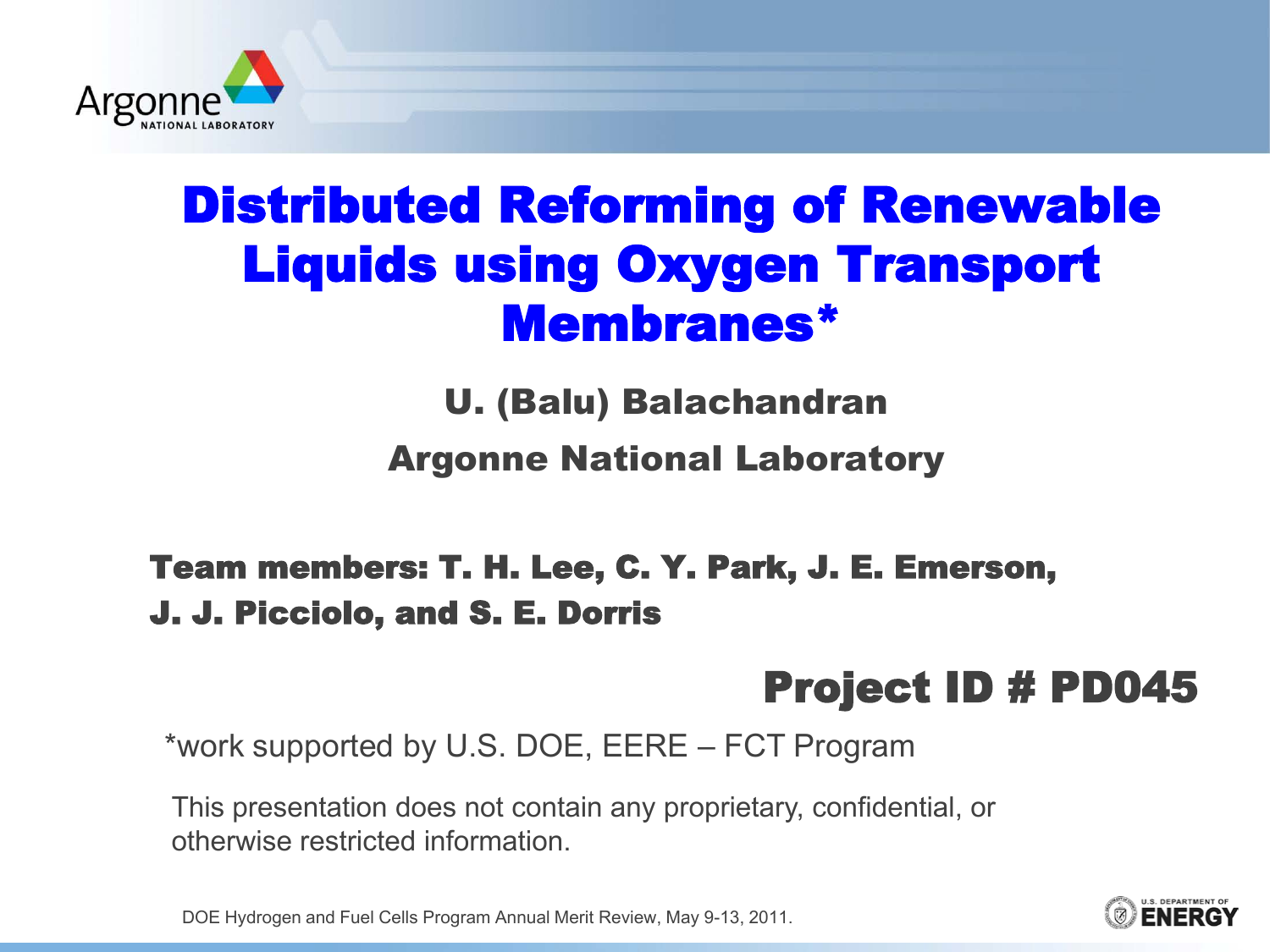# **Overview**

#### **Timeline**

- Project Start Date: FY 08
- Project End Date: 10/2011**\***
- ≈40% Complete

#### **Barriers**

- (A) Reformer Capital Cost
- (B) Reformer Manufacturing
- (C) Operation/Maintenance
- Membranes also address various cross-cutting barriers. (Barriers O, P, R).

### **Budget**

- Total Project Funding -DOE share: 100%
- Funding received in FY10: \$150K
- Funding for FY11: \$100K

### **Partners**

- Directed Technologies, Inc.
- Other Argonne Divisions
- Work is co-sponsored by FE-NETL.
- Project Lead: Argonne National Laboratory

**\*** Project continuation and direction determined annually by DOE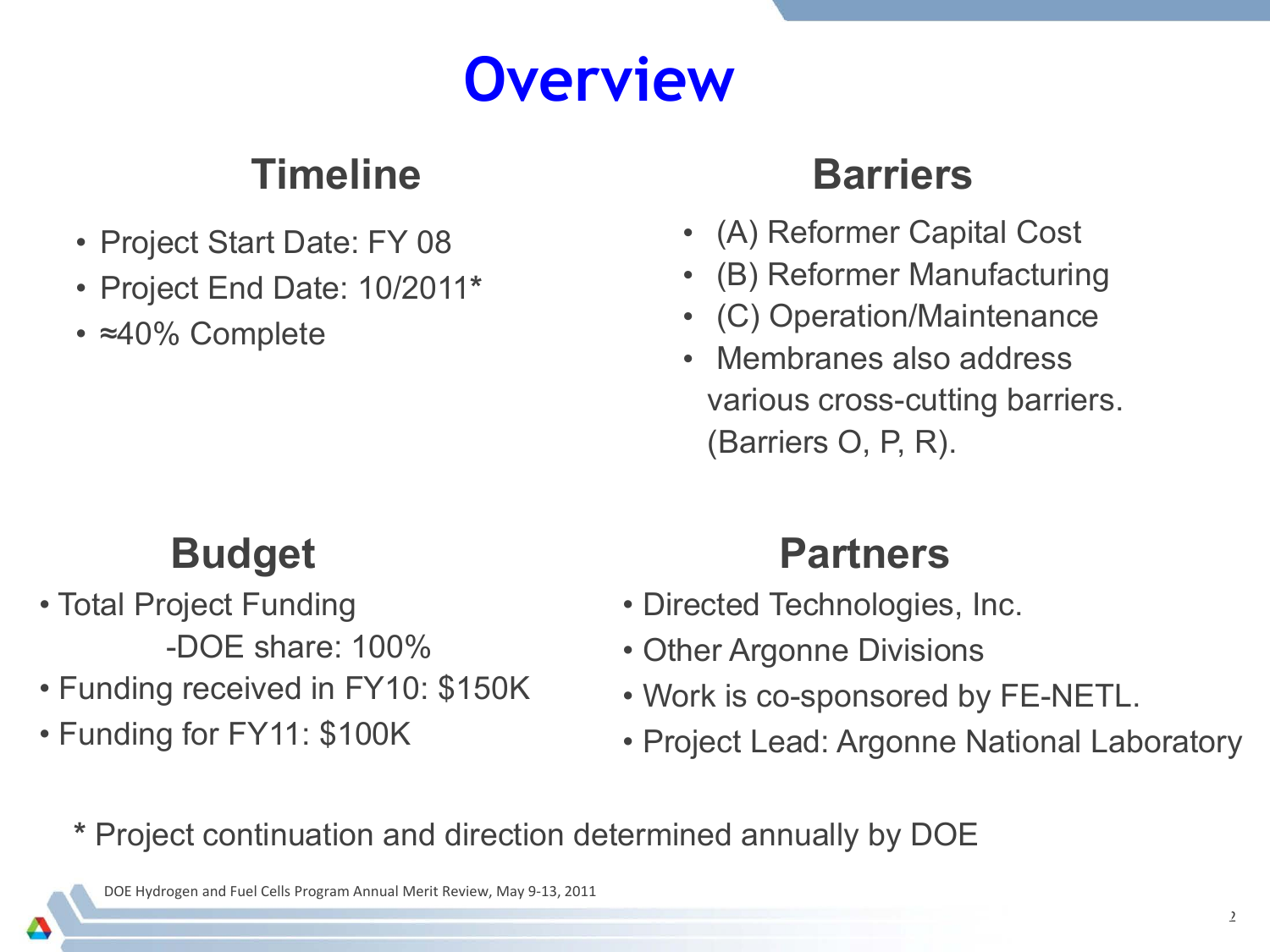# **Relevance - Objectives**

■ Overall objective is to develop a compact, dense, ceramic membrane reactor that meets the DOE 2017 cost target of <\$3.00/gge for producing hydrogen by reforming renewable liquids such as ethanol (EtOH).

■ Reactor would use oxygen transport membrane (OTM) to supply pure oxygen for reforming ethanol.

■ Objectives during past year were to demonstrate EtOH reforming using OTM to achieve EtOH conversions ≥70% and generate data for detailed analysis to identify benefits of approach.

■ **Relevance:** Membrane technology provides the means to attack barriers (listed on slide #2) to the development of small-scale hydrogen production technology. The success of this project will support the DOE objectives by reducing the costs and energy requirements for reforming of EtOH.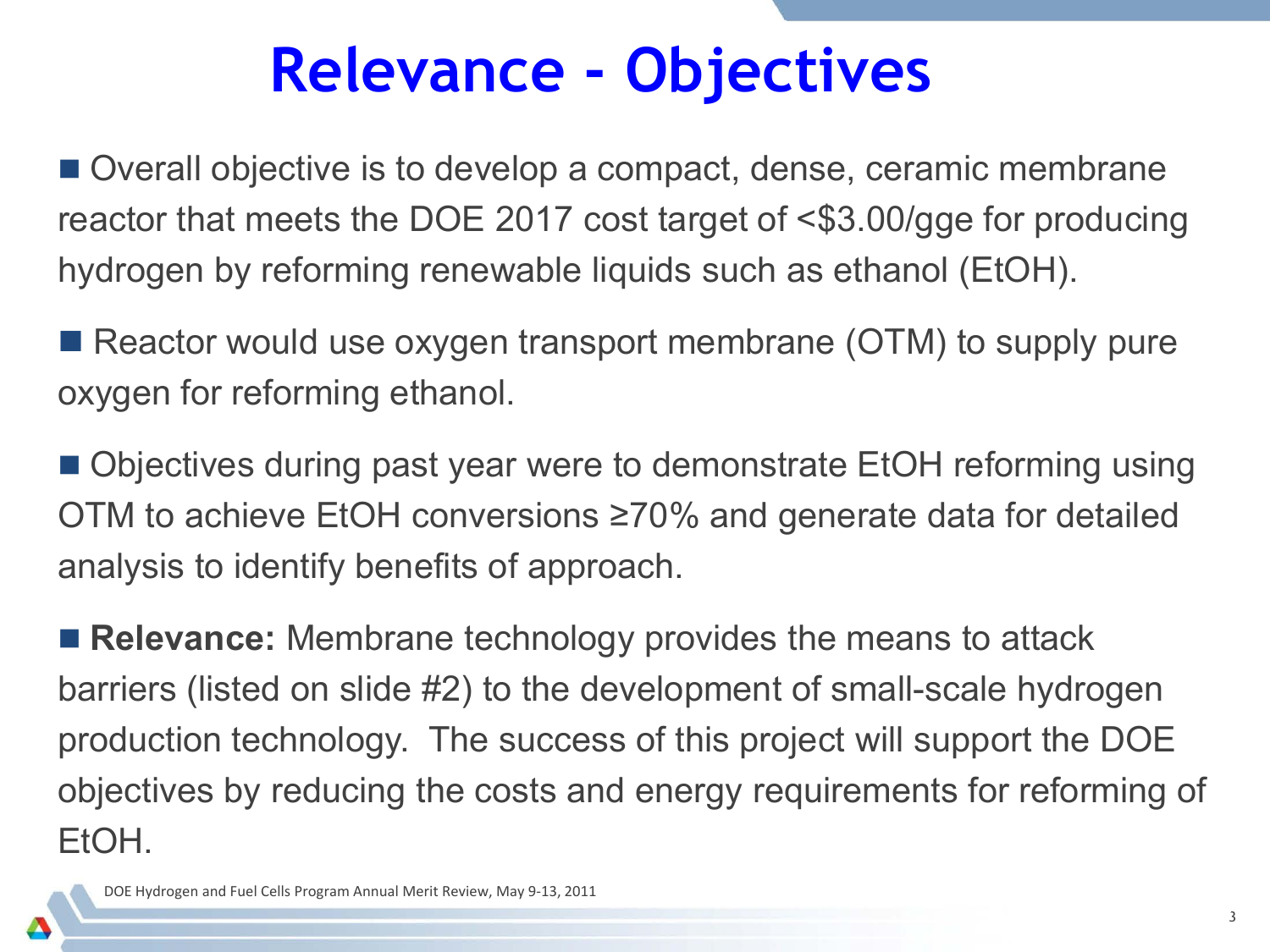## **Relevance to the Overall DOE Objectives**

#### **This project addresses barriers:**

**A(Reformer Capital Costs)** by providing low-cost, high-purity oxygen in a compact, appliance-type membrane reactor,

B(Reformer Manufacturing) by developing compact membrane units that can be made using low-cost manufacturing methods,

**C(Operation and Maintenance)** by providing simple, robust membrane systems that require little maintenance,

O(Operating Temperature) by providing membrane modules that can operate at or near process conditions,

**P(Flux)** by developing new OTMs with higher flux, and

 $\mathsf{R}(\mathsf{Cost})$  by using low-cost membranes to increase H<sub>2</sub> production.

**Goal: Reduce capital costs and unit size by developing cost-effective, small-scale reformer technology that increases efficiency, selectivity, and durability.**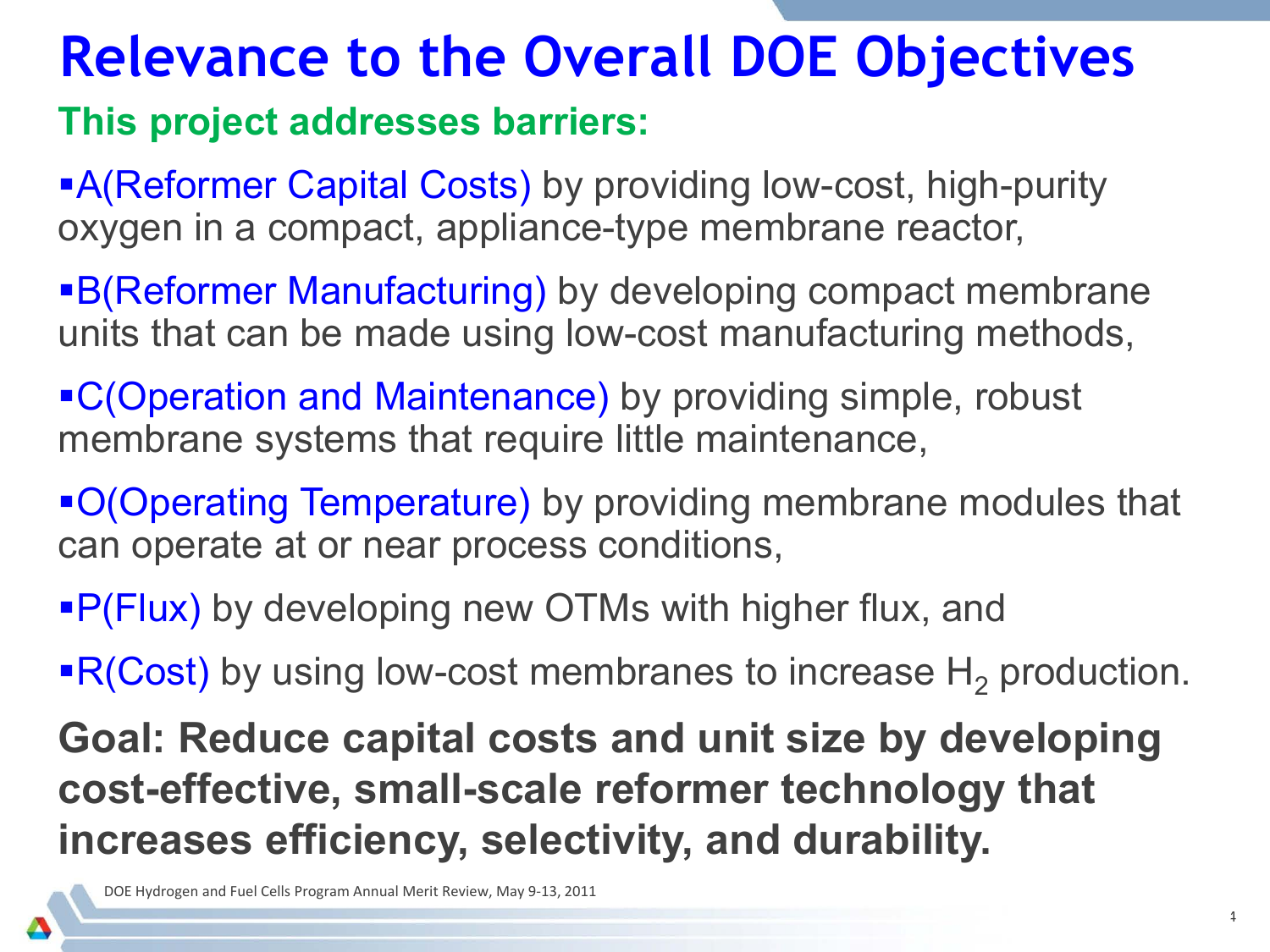# **Approach - Reforming Ethanol with OTM**



- − OTM enhances ethanol reforming by supplying pure oxygen from air:
- Increases EtOH conversion
- Enhances catalyst performance by preventing coke formation
- − Aspen HYSYS® and H2A cost analyses done by DTI shows a production cost of \$3.40/kg  $H_2$ ; system capital cost (installed) of \$1,044K; and overall system efficiency of 61% for a 1500 KgH $_2$ /day system (see slides 10-14)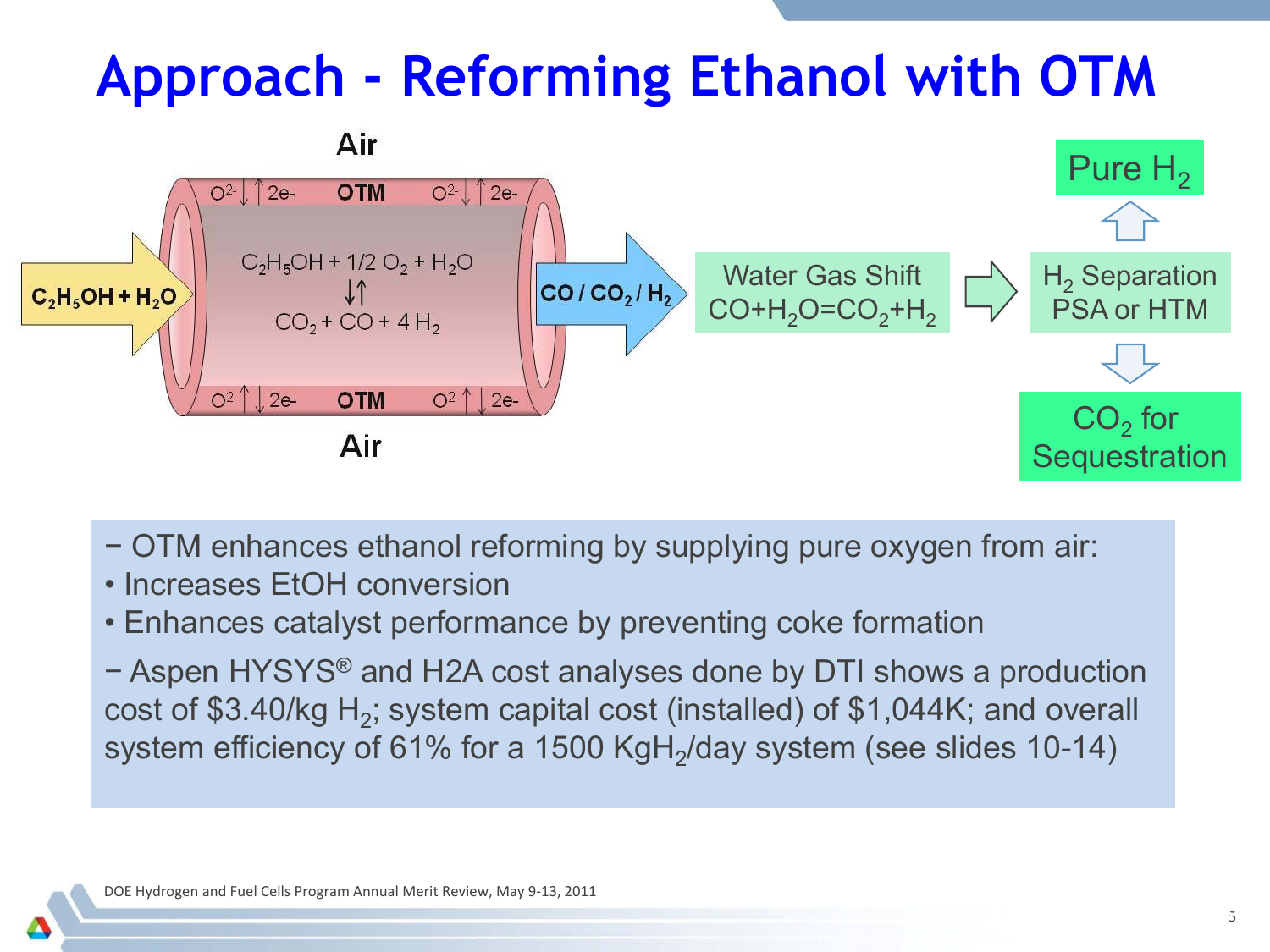# **Uniqueness of Argonne's Approach**

 $\triangleright$  Pure oxygen is used for reforming rather than air -avoids NO<sub>x</sub> formation/separation

#### **Potential Benefits:**

- $\triangleright$  Incorporate breakthrough membrane separation technology
- **Increase EtOH conversion**
- Enhance catalyst performance by preventing coke formation
- $\triangleright$  Reduce foot-print area for the reformer
- Skid-mounted units can be produced using currently available, low-cost, high-throughput manufacturing methods
- **≻ Compact design reduces construction costs**
- Uses simple, robust membrane systems that require little maintenance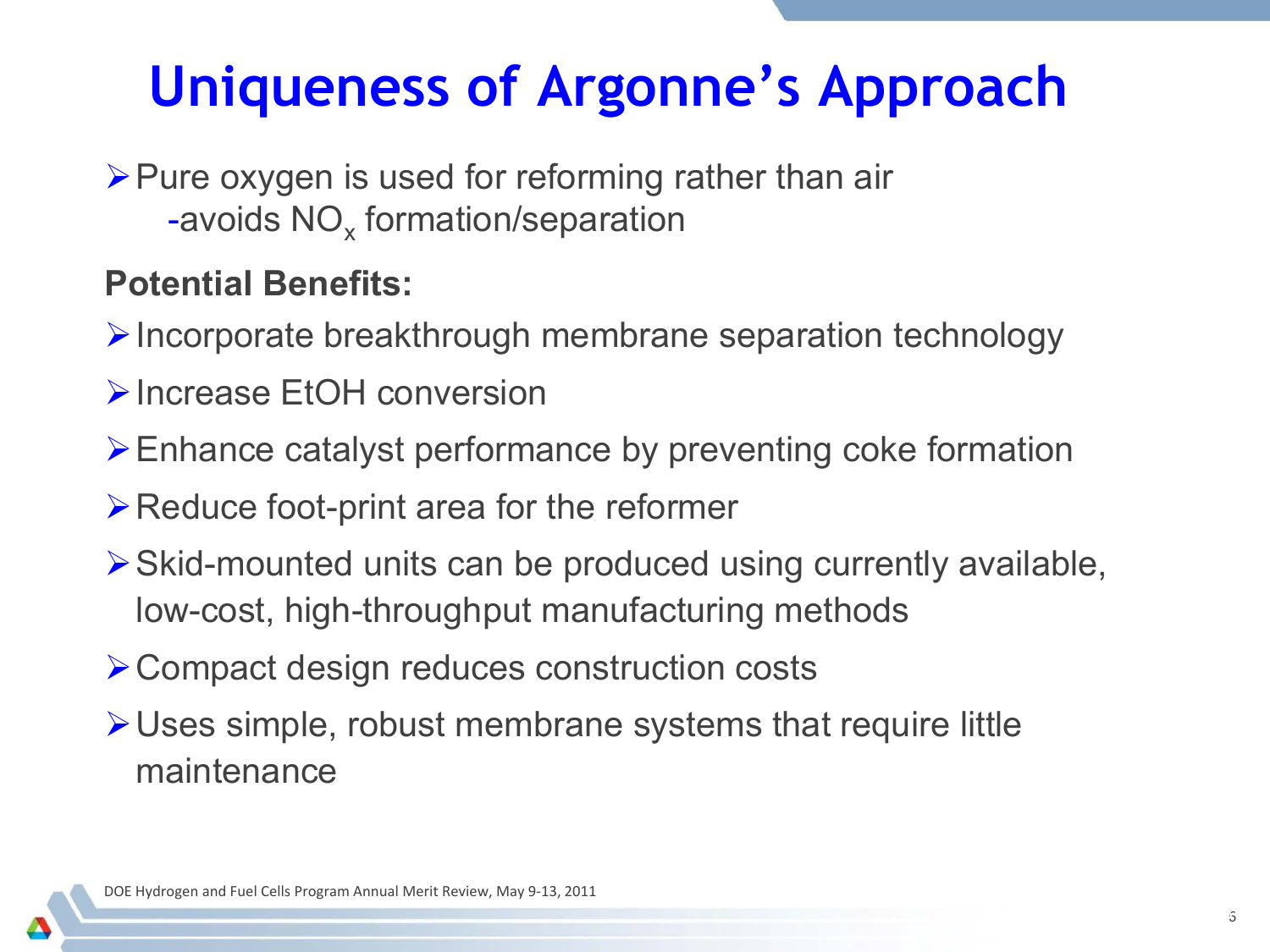# **Approach - Milestones**

| <b>Project Milestones</b>                                                                                                                                                                                                                                                                                                        | % Comp. | <b>Progress Notes</b>                                                                                                                                                                                                                                                      |
|----------------------------------------------------------------------------------------------------------------------------------------------------------------------------------------------------------------------------------------------------------------------------------------------------------------------------------|---------|----------------------------------------------------------------------------------------------------------------------------------------------------------------------------------------------------------------------------------------------------------------------------|
| Demonstrate reforming of ethanol using<br>the OTM membrane in the presence of<br>catalyst(s) to achieve ethanol<br>conversions ≥70%.                                                                                                                                                                                             | 40%     | Results show that Rh-based<br>catalyst on an OTM disk shifts<br>ethanol conversion toward<br>more hydrogen production<br>(slide 9); next, the catalyst will<br>be used with a tubular<br>membrane (larger surface)<br>area) to achieve ethanol<br>conversion ≥70% in FY11. |
| Perform Aspen HYSYS <sup>®</sup> analysis to<br>assess the process equipment and heat<br>flow and a cost analysis to estimate the<br>capital costs of the plant design. Feed<br>the results into the H2A cost model to<br>determine the final levelized cost of<br>hydrogen (to be performed by Directed<br>Technologies, Inc.). | 80%     | DTI performed the analyses<br>for a 1500 kg $H2/day$ plant.<br>Analyses show a production<br>cost of \$3.40/kg $H_2$ ; system<br>capital cost of \$1,044K<br>(installed); and overall<br>system efficiency of 61%                                                          |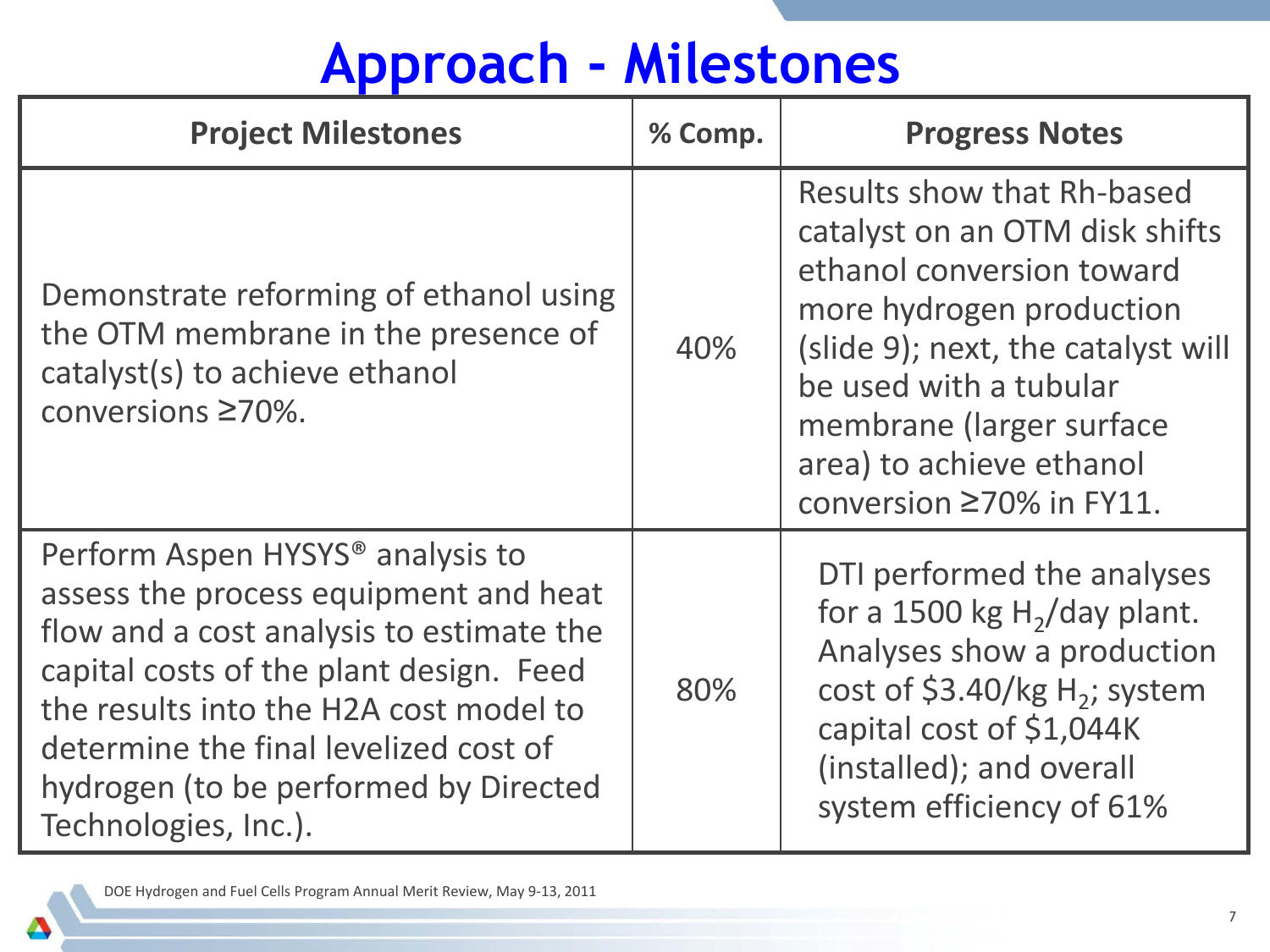### **Technical Accomplishments/Progress/Results Reforming Ethanol with OTM Tube (Without Catalyst)**



 OTM significantly enhanced EtOH conversion at low T(≤700°C). Catalyst will shift conversion toward more hydrogen production.

DOE Hydrogen and Fuel Cells Program Annual Merit Review, May 9-13, 2011

OTM: LSCF Tube (30 µm) Fuel:  $7\%$  EtOH/balance N<sub>2</sub> Flow Rate: 150 cm3/min O<sub>2</sub> Source: Air Temperature: 550°C

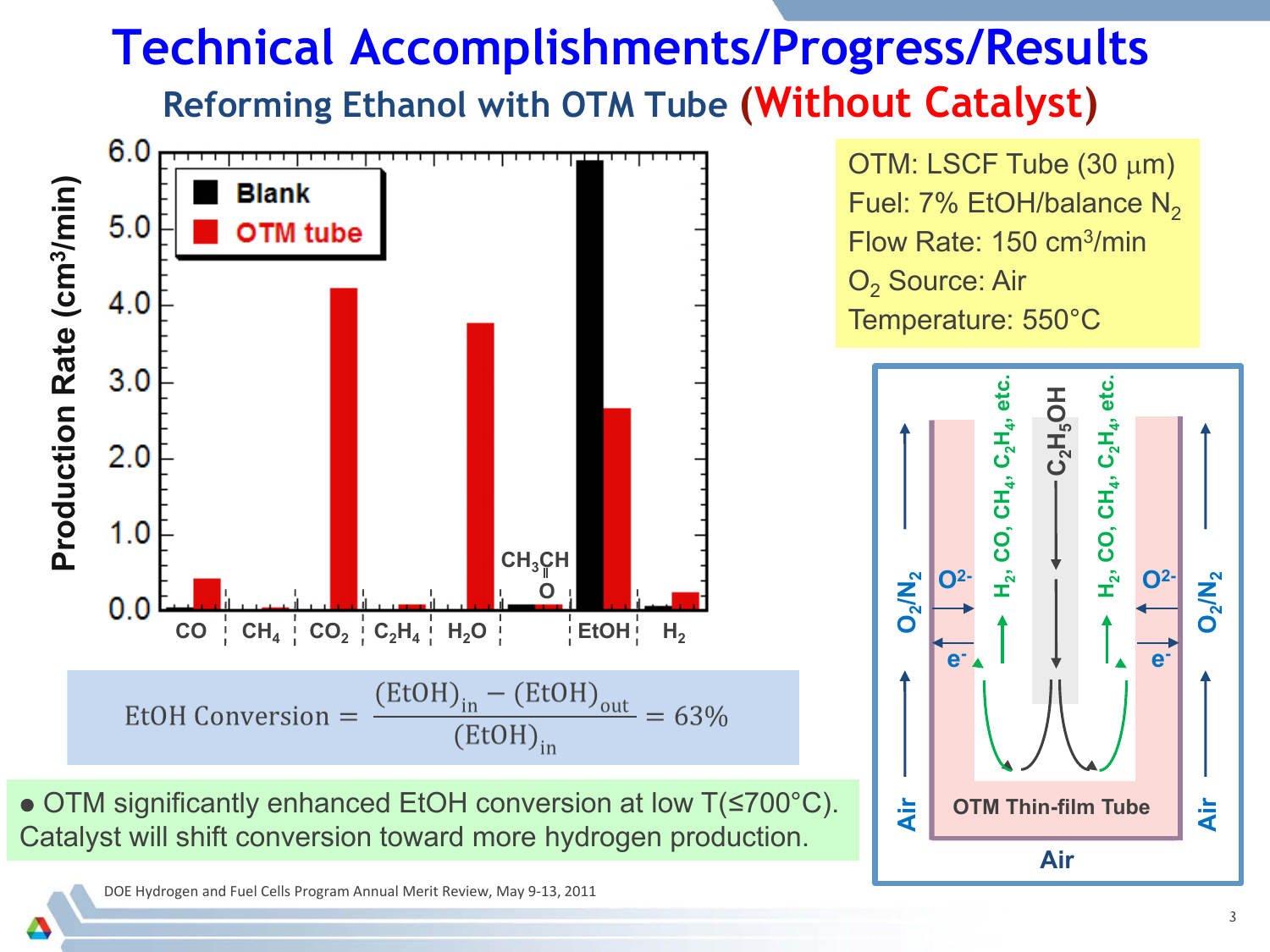### **Technical Accomplishments/Progress/Results Reforming Ethanol with OTM Disk (With Catalyst)**



 Use of OTM with catalyst increased production of H<sub>2</sub> and reduced production of H<sub>2</sub>O and CO<sub>2</sub>.

OTM Thickness: 1000 µm Fuel:  $7\%$  EtOH/balance N<sub>2</sub> Flow Rate: 150 cm3/min O<sub>2</sub> Source: Air Temperature: 600°C

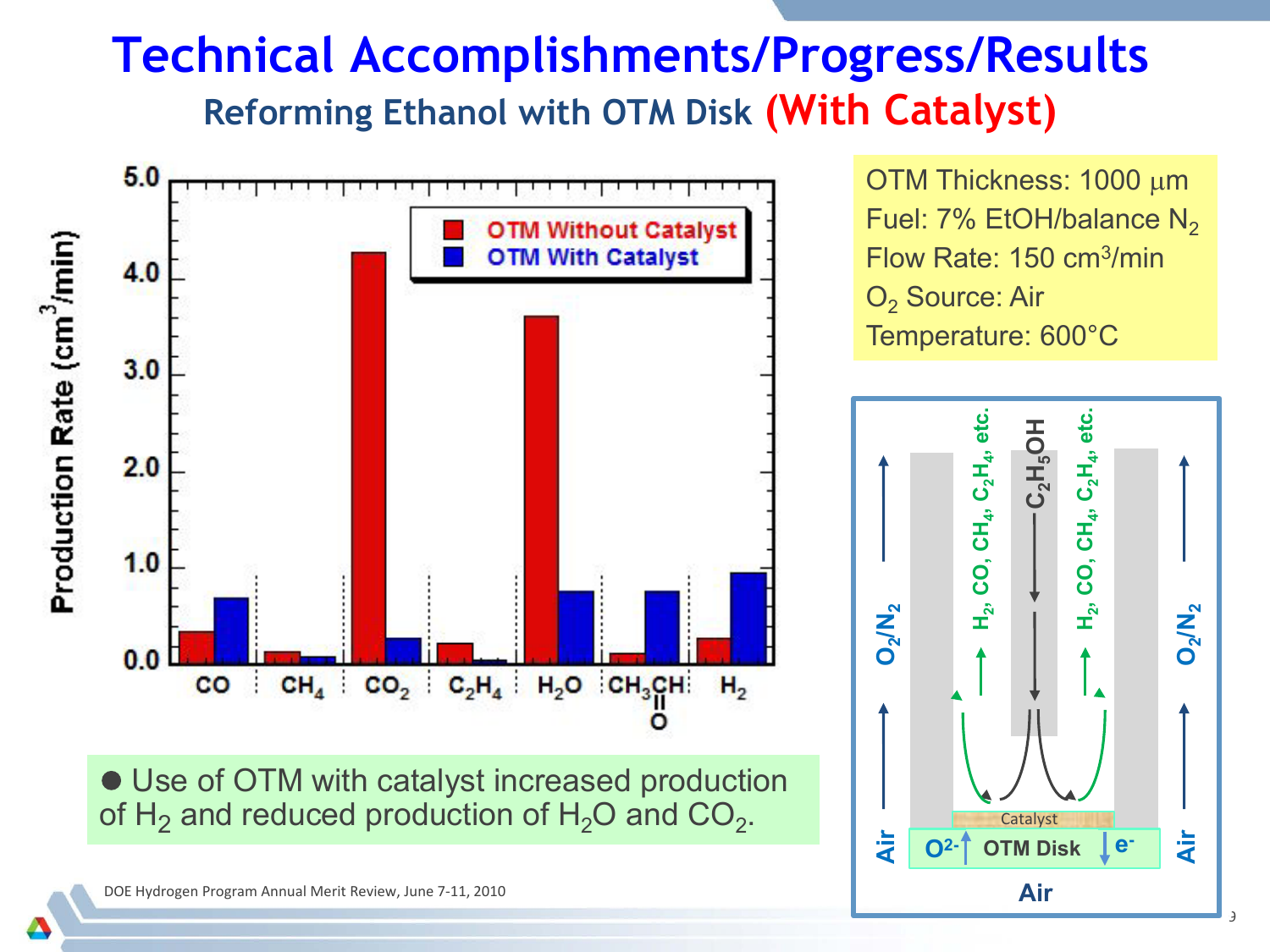#### **Accomplishments/Progress/Results (Cont'd.) Preliminary Analysis of Reforming of Ethanol using OTM General Approach Implemented in this analysis (done by DTI)**



- **Aspen HYSYS® was used to assess the process equipment and heat flows.**
- **A cost analysis was performed to estimate the capital costs of the plant design.**
- **The results of both analyses were fed into the H2A cost model to determine the final levelized hydrogen cost.**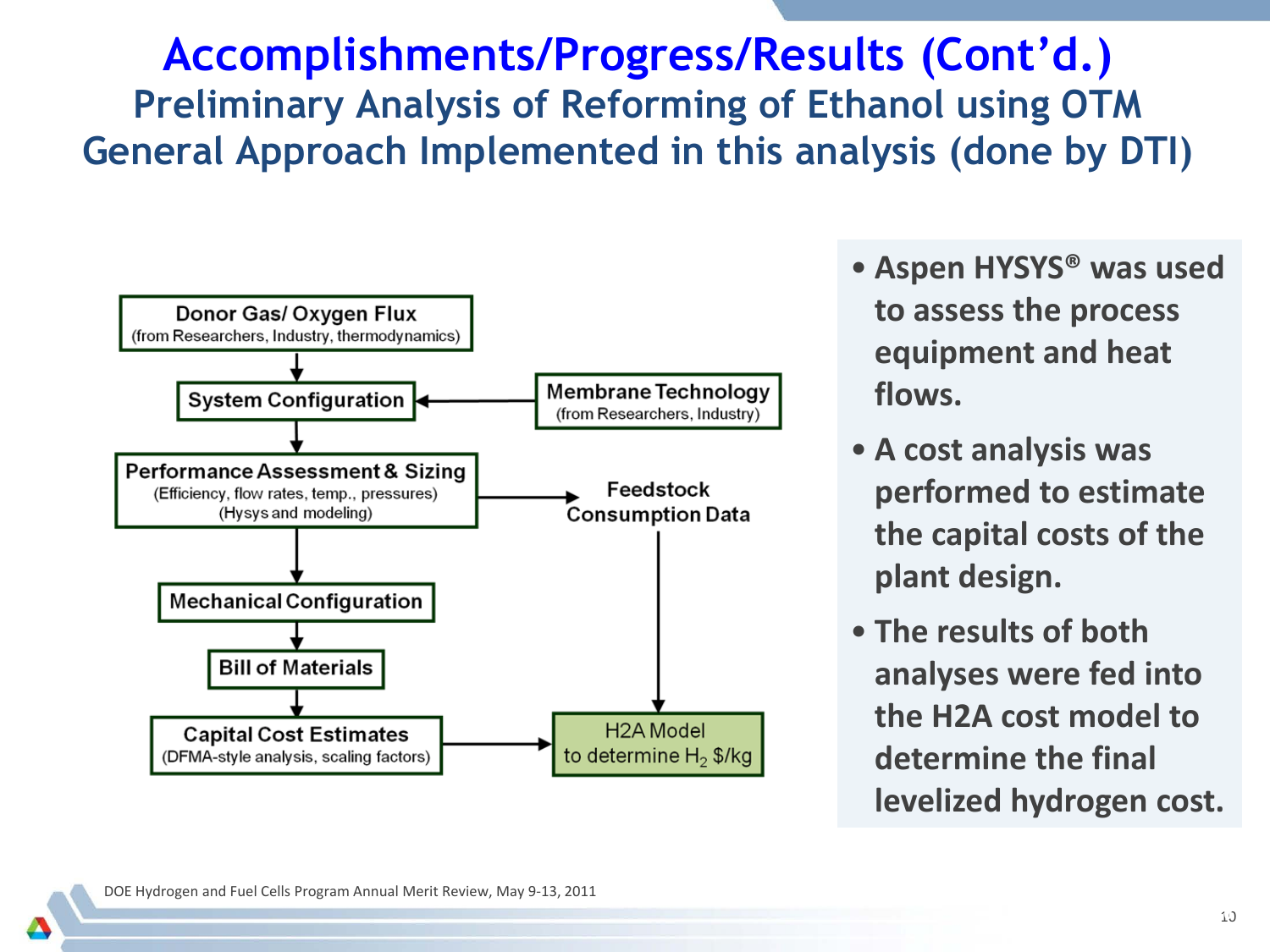#### **Accomplishments/Progress/Results (Cont'd.) Key Assumptions used in the Analysis by DTI**

#### **Basic Parameters**

- 65% EtOH efficiency
- $-$  H<sub>2</sub> outlet = 300 psi
- $-$  No H<sub>2</sub> Compressor req'd.
- $-$  PSA gas cleanup at 75% H<sub>2</sub> recovery
- Reactor: Tube-in-Shell construction with ceramic OTM tubes operating at ~700°C
- 300 psi pressure on both oxidant and reformate sides

#### **Economic**

- 20 yr analysis period and plant life
- 1500 kg/day forecourt unit
- \$1.07/gallon Ethanol
- 85.2% Op Cap Factor
- 5-yr life on OTM (entire unit replaced)
- $-$  Yearly O&M = 0.5% Cap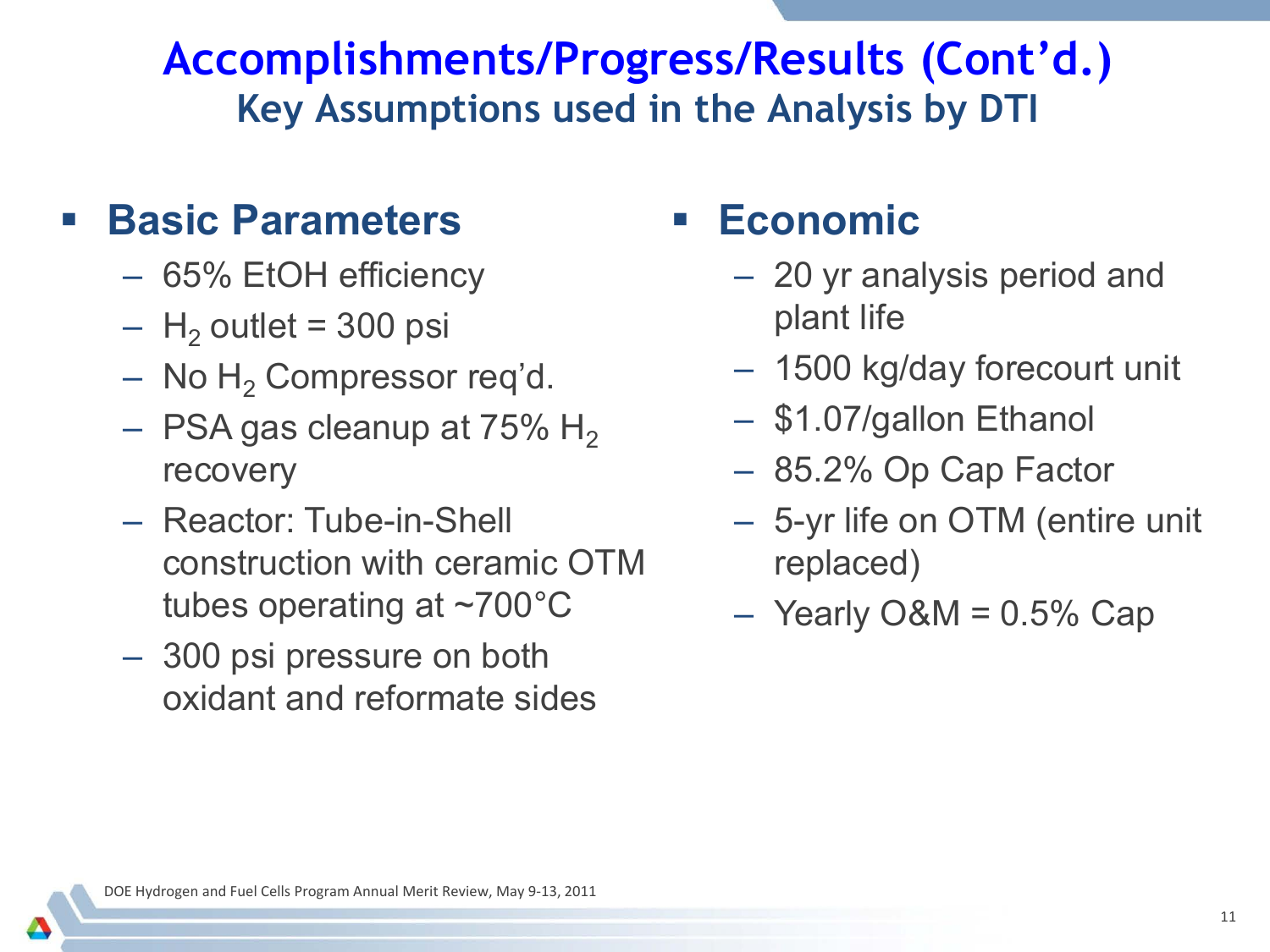#### **Accomplishments/Progress/Results (Cont'd.) Key Assumptions used in the Analysis by DTI**

#### **Oxygen Transfer Membrane:**

- 30 µm OTM layer
- 1 cm diameter, 1 mm thick, porous zirconia support tube
- 300 psi air pressure
- 300 psi reformate pressure
- $-700^{\circ}$ C
- $-$  Average O<sub>2</sub> flux: 33 cm<sup>3</sup>/(cm<sup>2</sup>-min)
- Flux is high enough that layer thickness can be used to tailor the flux as a function of axial location and thereby attain isothermal operation

#### **Partial Oxidation Reactor:**

- Rh-Ce catalyst
- 100 µm layer thickness applied via wash-coating
- 100,000/hr space velocity assumed
- Steam-Carbon ratio of 2.5
- Modeled reactions;
	- $-$  POX: C<sub>2</sub>H<sub>5</sub>OH + 3O<sub>2</sub> => 2CO<sub>2</sub> + 3H<sub>2</sub>O
	- $-$  SR: C<sub>2</sub>H<sub>5</sub>OH + 2.55H<sub>2</sub>O => 0.27CH<sub>4</sub> +0.29 CO + 1.45CO<sub>2</sub> +  $5.02 H_2 + 0.19O_2$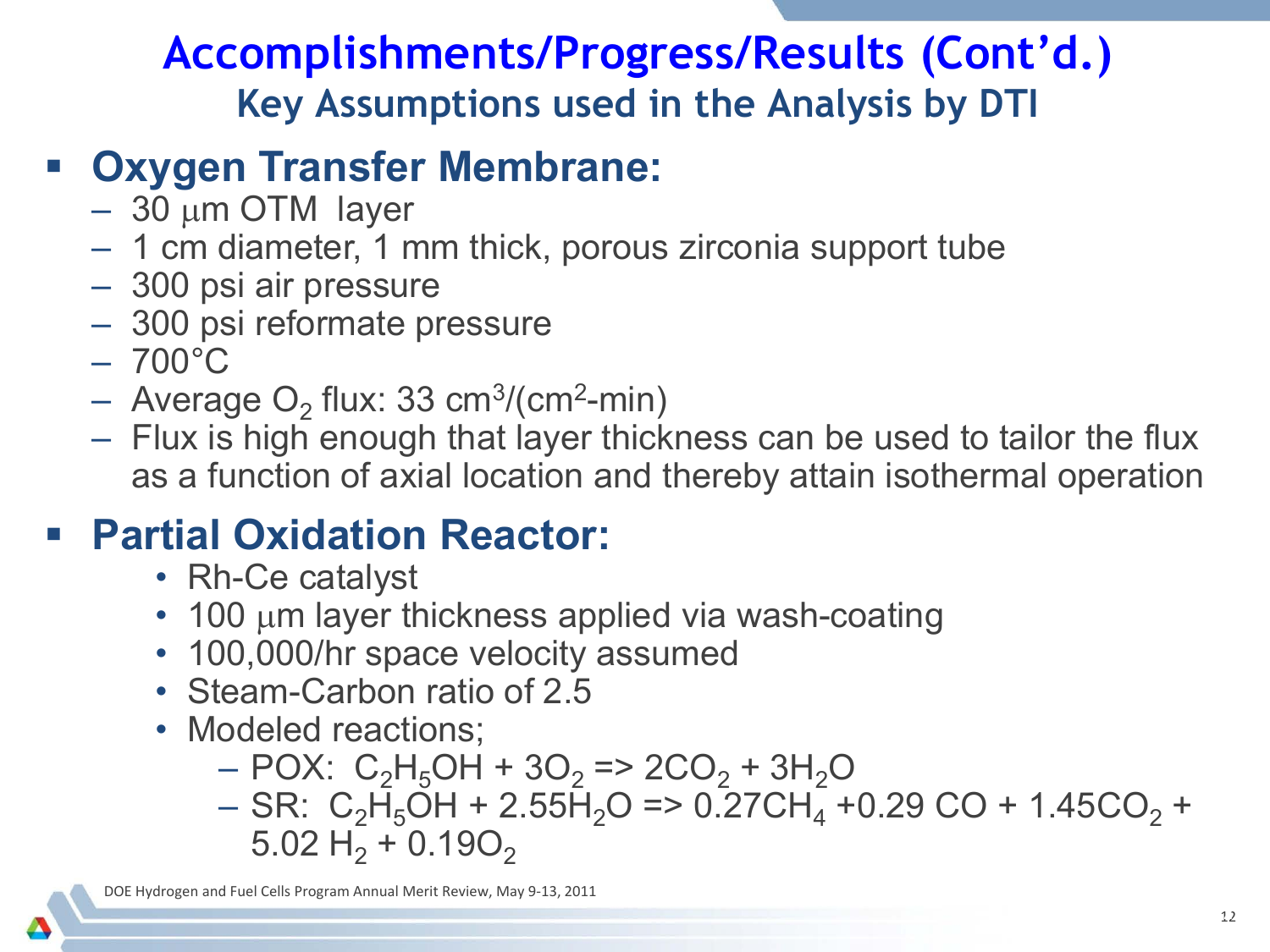#### **Accomplishments/Progress/Results (Cont'd.) Process Diagram for Ethanol Reforming using OTM)**

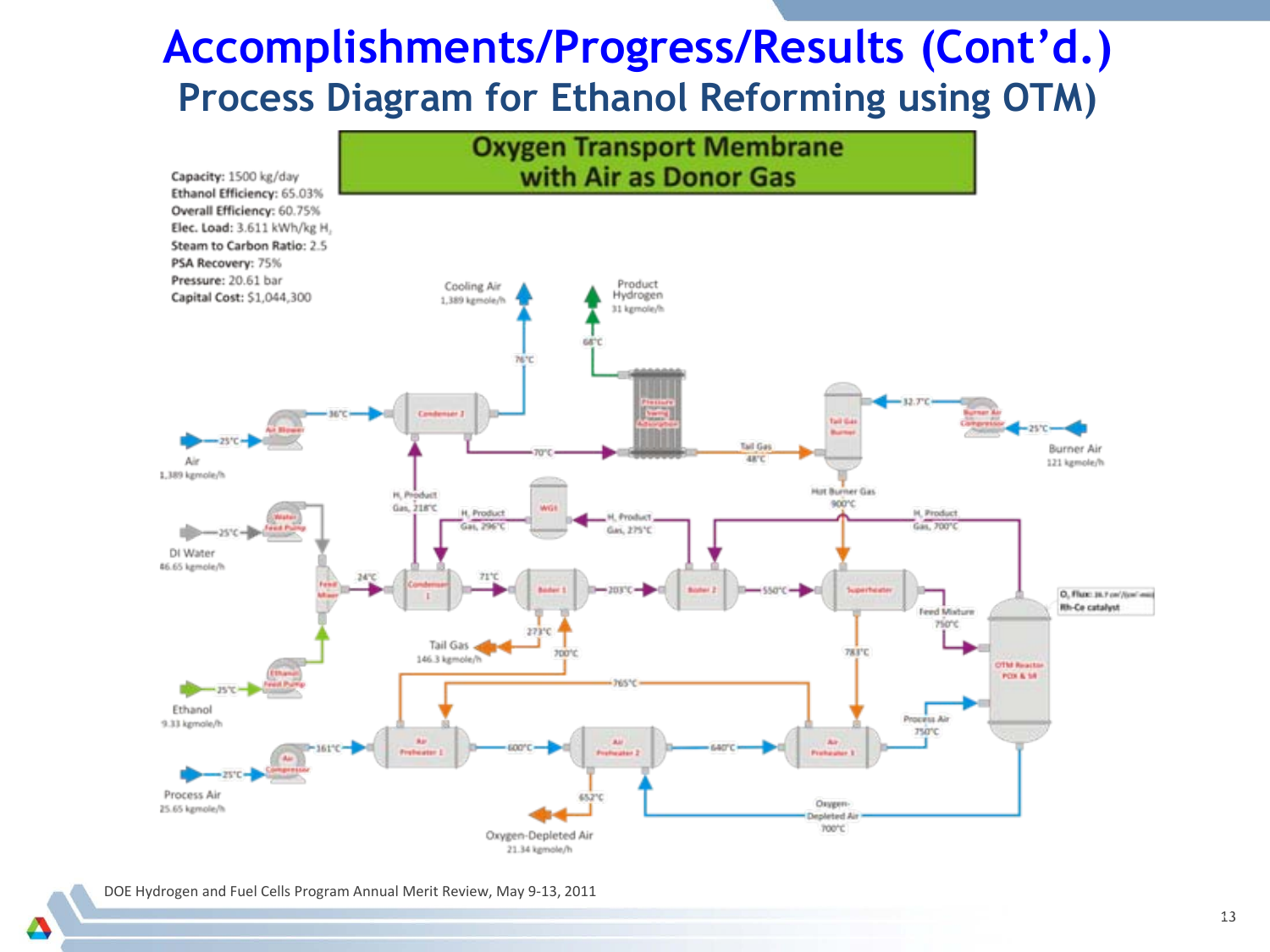#### **Accomplishments/Progress/Results (Cont'd.) Hydrogen Production Cost for Station Size of 1500 kg/day (Reforming of Ethanol using OTM)**

| <b>Hydrogen Production Cost Contribution (\$/kg)</b> |                       |  |
|------------------------------------------------------|-----------------------|--|
| <b>Cost Component</b>                                | <b>Air OTM System</b> |  |
| <b>Capital Costs</b>                                 | \$0.46                |  |
| <b>Decommissioning Costs</b>                         | \$0.00                |  |
| <b>Fixed O&amp;M</b>                                 | \$0.18                |  |
| <b>Feedstock Costs</b>                               | \$2.46                |  |
| <b>Other Raw Material Costs</b>                      | \$0.00                |  |
| <b>Byproduct Credits</b>                             | \$0.00                |  |
| <b>Other Variable Costs (including</b><br>utilities) | \$0.30                |  |
| Total $(\frac{5}{kgH_2})$                            | \$3.40                |  |





Capital Costs

Decommissioning Costs

- Cost of  $H<sub>2</sub>$  is dominated by the feedstock cost
- OTM is not the most costly component in the system but rather the necessary peripheral equipment make a much greater contribution to the overall capital

cost

|                                        | <b>Air OTM System</b>        |
|----------------------------------------|------------------------------|
| H <sub>2</sub> Production Rating       | $1500$ kgH <sub>2</sub> /day |
| <b>System Ethanol Efficiency</b>       | 65.03%                       |
| <b>Electrical Consumption</b>          | $3.611$ kWh/kgH <sub>2</sub> |
| <b>Overall System Efficiency</b>       | 60.75%                       |
| <b>Hydrogen Projected Cost</b>         | $$3.40/kgH_{2}$              |
| <b>System Capital Cost (Installed)</b> | \$1,044,300                  |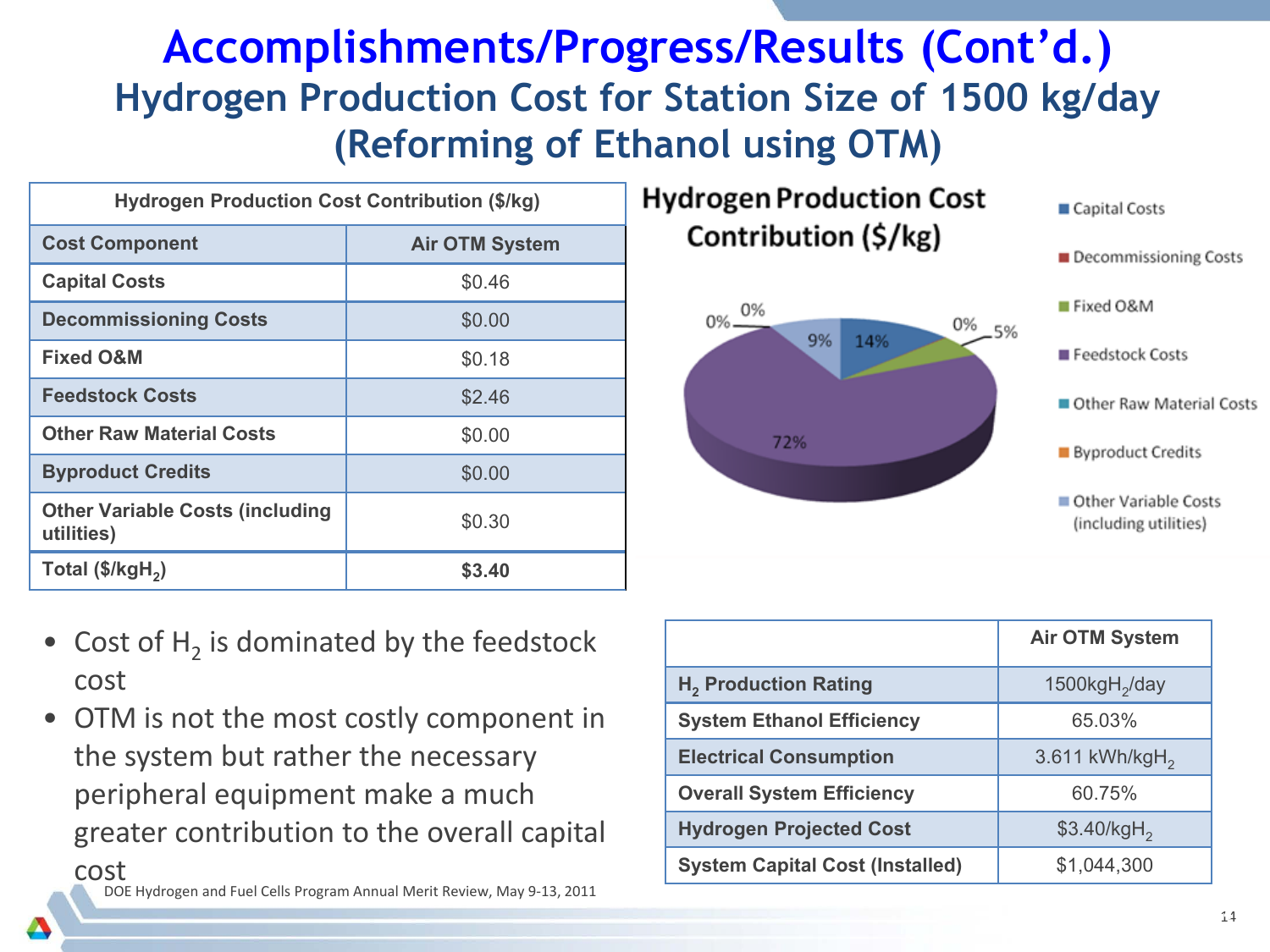## **Collaborations**

**Directed Technologies, Inc. (Mr. B. James and Ms. J. Perez)** 

– DFMA (Design for Manufacturing and Assembly) cost assessment and H2A analysis

■ Chemical Science & Engineering Division, Argonne (Dr. S. Ahmed)

- ─ Catalysts, reactor design, and ethanol reaction chemistry
- Georgia Tech (Prof. M. Liu)
	- ─ Graduate students' Ph.D. thesis research on mixed-conductors
- University of Maryland (Prof. E. Wachsman, formerly at University of Florida)
	- ─ Graduate student's Ph.D. thesis research on modeling of solid-state defects in mixed-conductors
- University of Houston (Prof. K. Salama)
	- ─ Mechanical property measurement
- National Energy Technology Laboratory (Dr. D. Driscoll & Dr. B. Morreale)
	- ─ development of gas transport membranes for hydrogen production from coal

#### Professors' expertise is transferred using graduate students and post-docs as conduit.

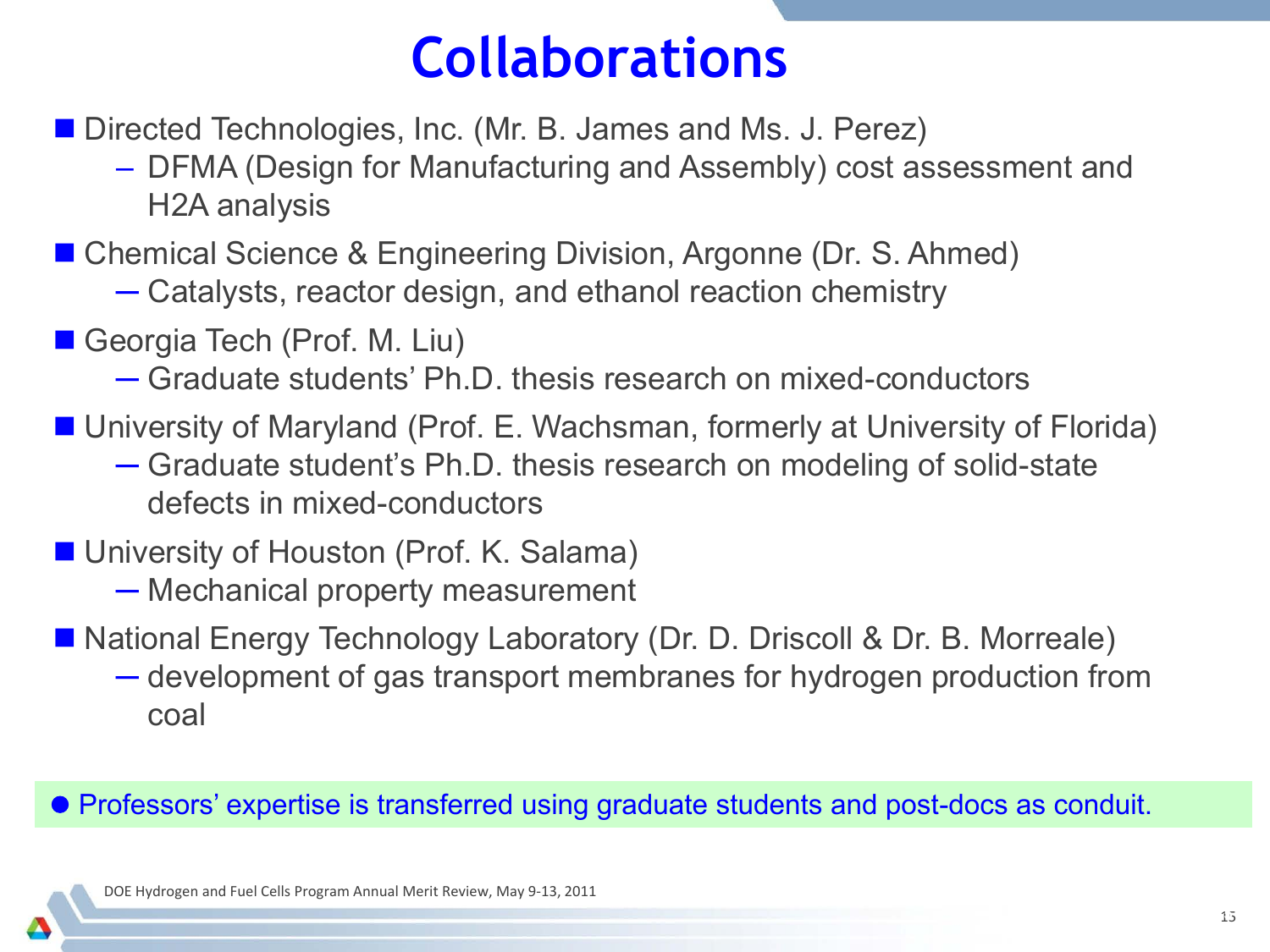# **Proposed Future Work\***

- $\blacksquare$  Small (1.3 cm<sup>2</sup>) OTM disk with a Rh catalyst significantly enhanced the production of hydrogen (slide 9). To achieve ethanol conversion >70%, we will increase the OTM's active area by using a tubular membrane; enhance oxygen transport by reducing OTM's thickness to ≤10 μm; and fabricate the OTM with a material whose oxygen transport properties are intrinsically superior (examples of materials shown in slide 19).
- $\blacksquare$  If the Rh-based catalyst proves ineffective, we will identify an alternative catalyst (in collaboration with commercial catalyst providers) and test its effectiveness.
- $\blacksquare$  Modify the experimental set-up and inject ethanol vapor into the membrane reactor to minimize decomposition of the ethanol before it contacts the OTM.
- Evaluate chemical stability of OTM during reforming of ethanol.

**Our plan is to increase hydrogen production by improving the performance of OTMs and by incorporating an appropriate catalyst to enhance ethanol conversion (>70%) and hydrogen selectivity.** 

#### **\* Dependent on availability of sufficient funding**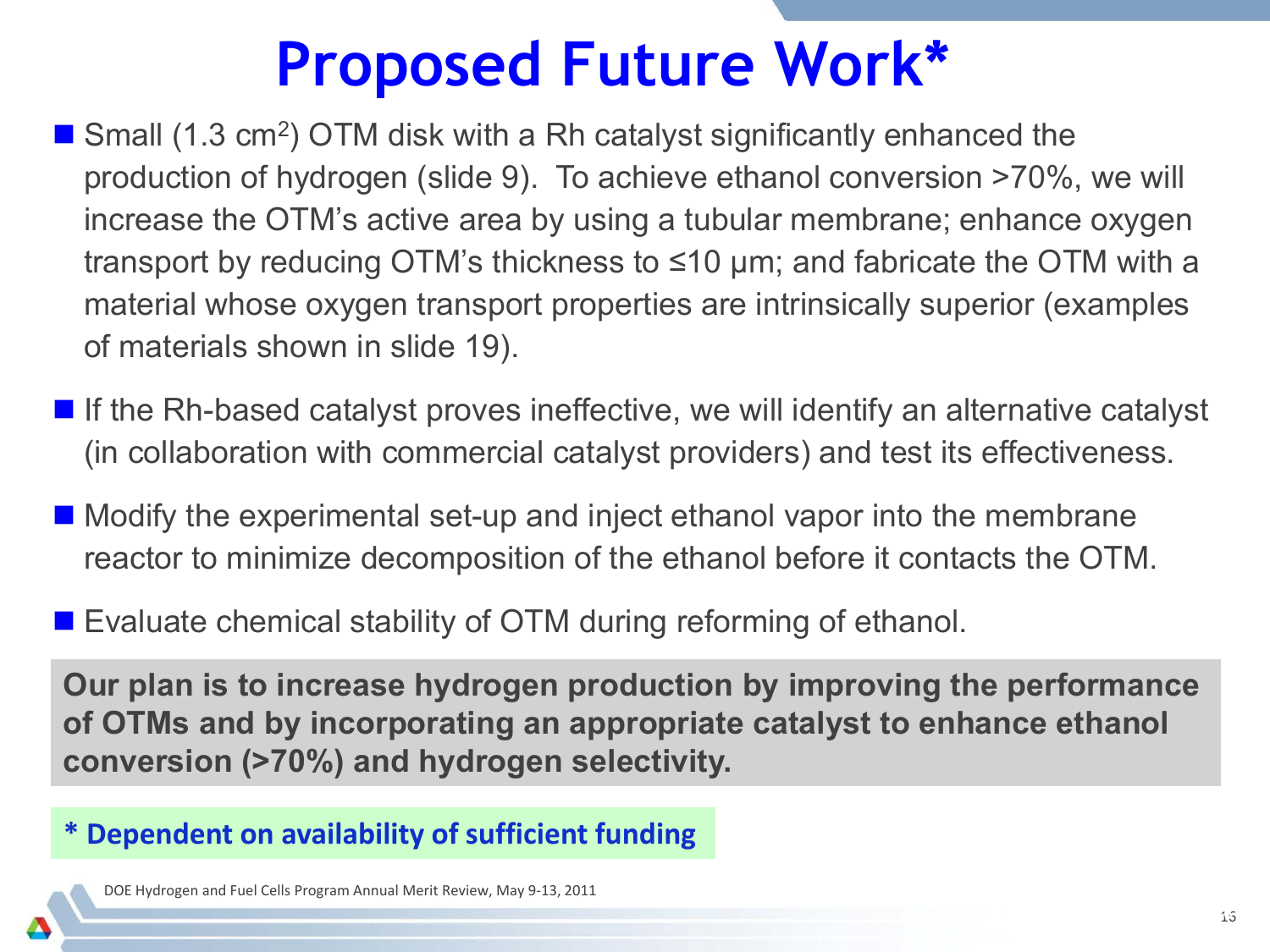# **SUMMARY**

- A dense ceramic membrane reactor is being developed to cost-effectively produce hydrogen by reforming ethanol. Reactor would use an OTM to supply pure  $O<sub>2</sub>$  for reforming.
- DFMA cost assessment and H2A analysis (done by DTI) show a hydrogen production cost of \$3.40/kg  $H_2$  and system capital cost (installed) of \$1,044K for a 1500 kg  $H<sub>2</sub>/day$  unit. DTI's report concludes that this method of producing hydrogen has several merits, primarily the low cost and simplicity of the OTM reactor.

**B** Benefits of OTM

[Frusteri et al., Intl. J. Hyd. Energy, 31, 2193-2199 (2006)]:

– Injection of oxygen increases EtOH conversion and enhances catalyst performance by reducing coke formation.

■ Results show that catalyst development will be critical to fully capitalize on benefits of OTM during ethanol reforming.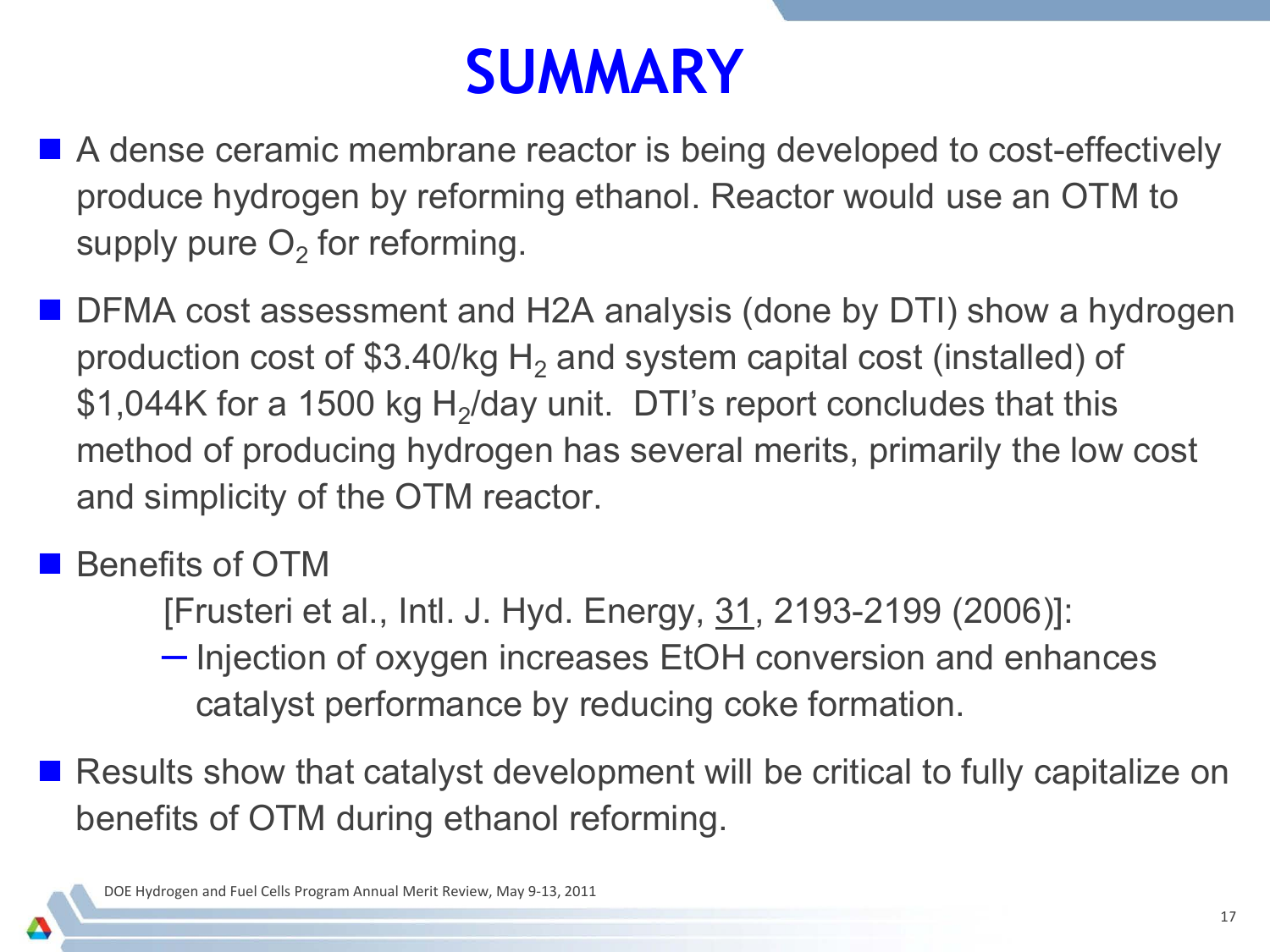# **Technical Back-Up Slides**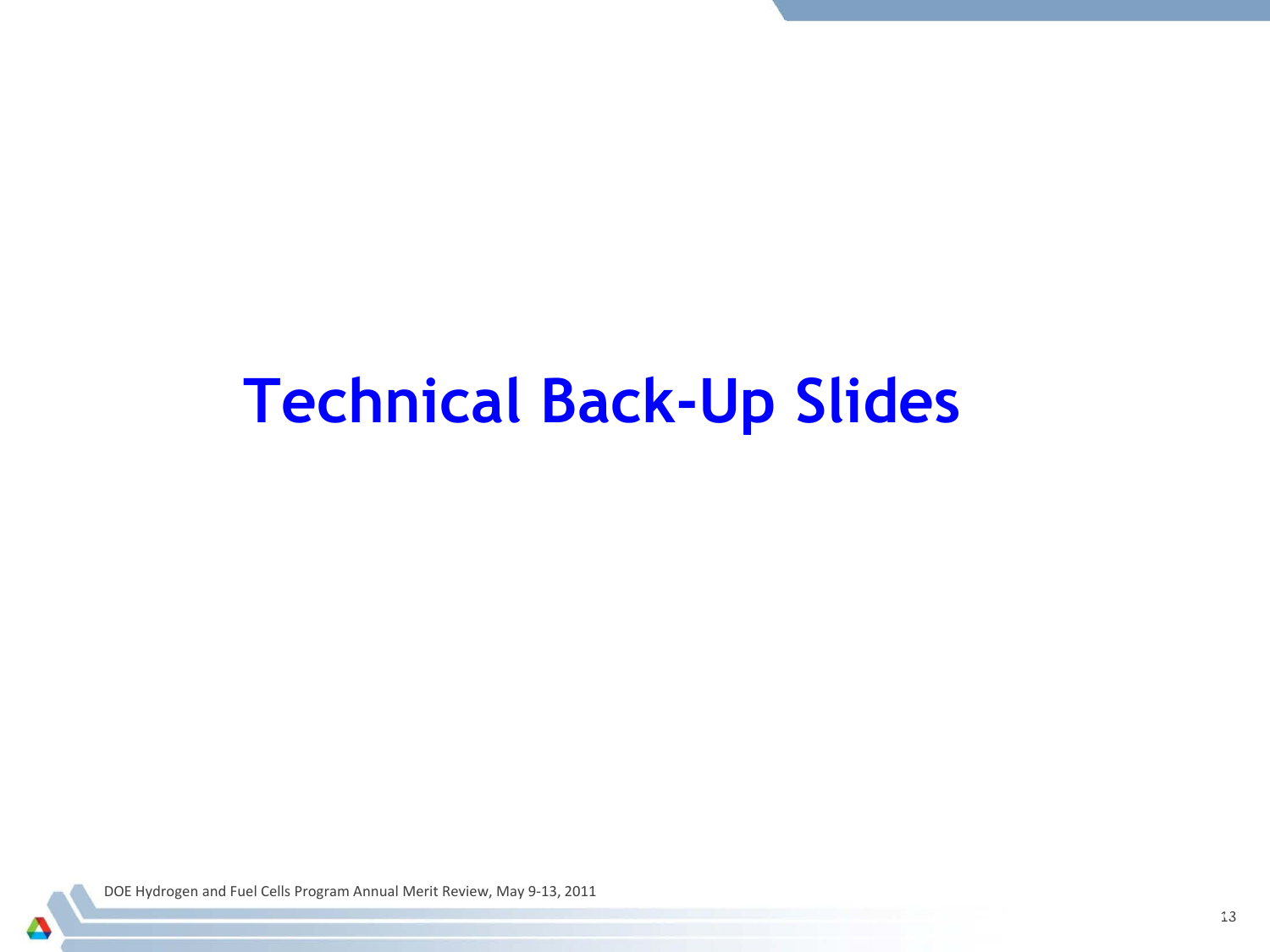## **Optimizing OTM Performance by Doping**



Thickness ≈1 mm O<sub>2</sub>-permeate Side: He O<sub>2</sub>-Source Side: Air

 **Doping suppresses a flux-limiting phase transition, thereby giving significantly higher oxygen flux at temperatures ≤700**°**C. A new OTM (BFZ1) could significantly enhance EtOH conversion at lower temperatures.**

DOE Hydrogen and Fuel Cells Program Annual Merit Review, May 9-13, 2011